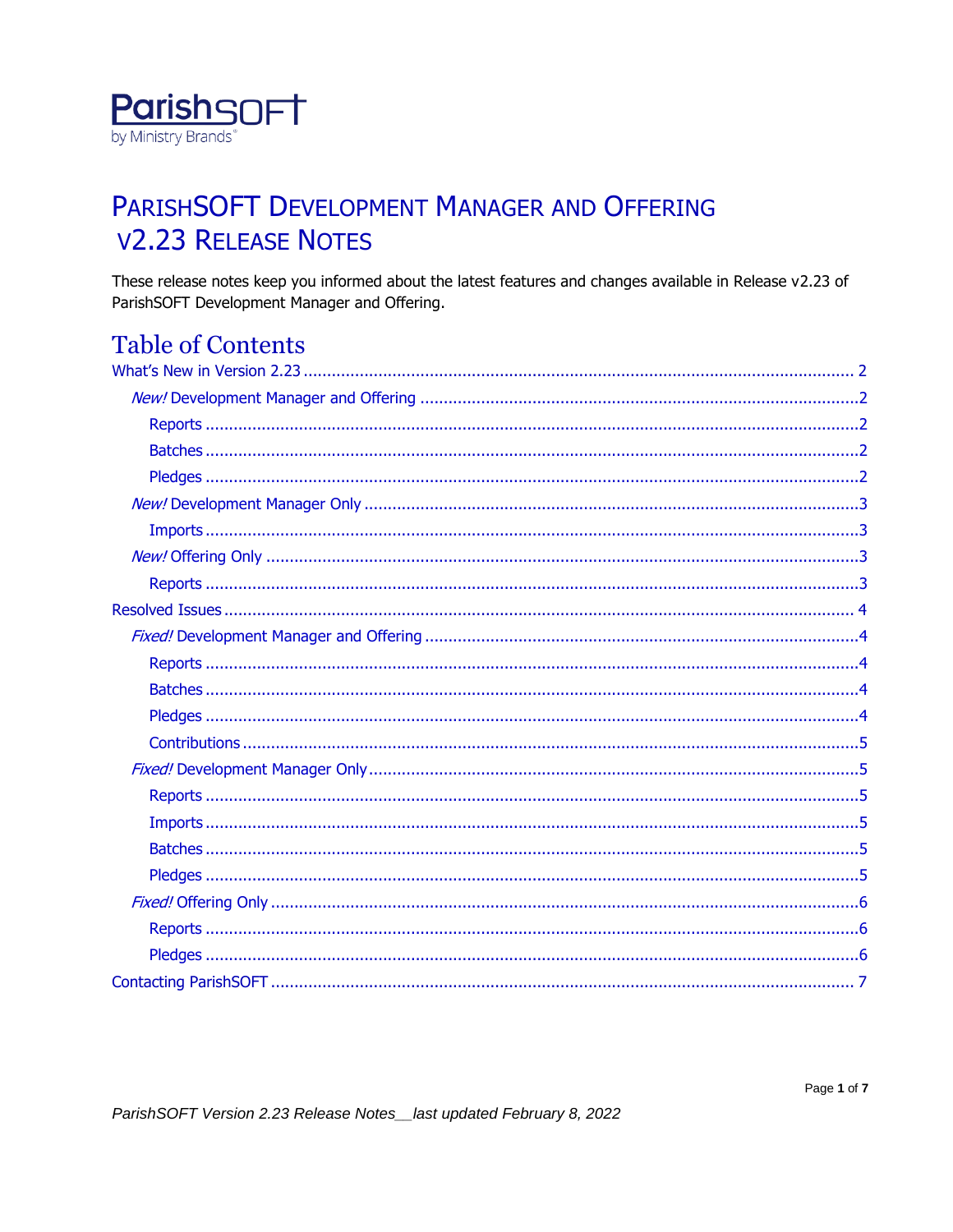<span id="page-1-0"></span>

## <span id="page-1-1"></span>*New!* Development Manager and Offering

## <span id="page-1-2"></span>Reports

Multi-Fund Selection Feature Added to Setup for Canadian Tax Receipt Report

As shown in the following illustration, we added a multi-fund selector to the setup for the **Canadian Tax Receipt** report. Use the selector to generate tax receipts for a single fund, multiple funds, or all funds.



### <span id="page-1-3"></span>Batches

#### Unique Batch Names Now Required

Multiple batches can longer have the same name. If you give a batch a name that is already in use, the system displays this message prompting you to specify a unique name:

This batch name is already in use. Enter a unique batch name.

## <span id="page-1-4"></span>Pledges

Merged Cells Eliminated from Exported Pledge List Report

The exported Excel version of the **Pledge List** report no longer merges cells.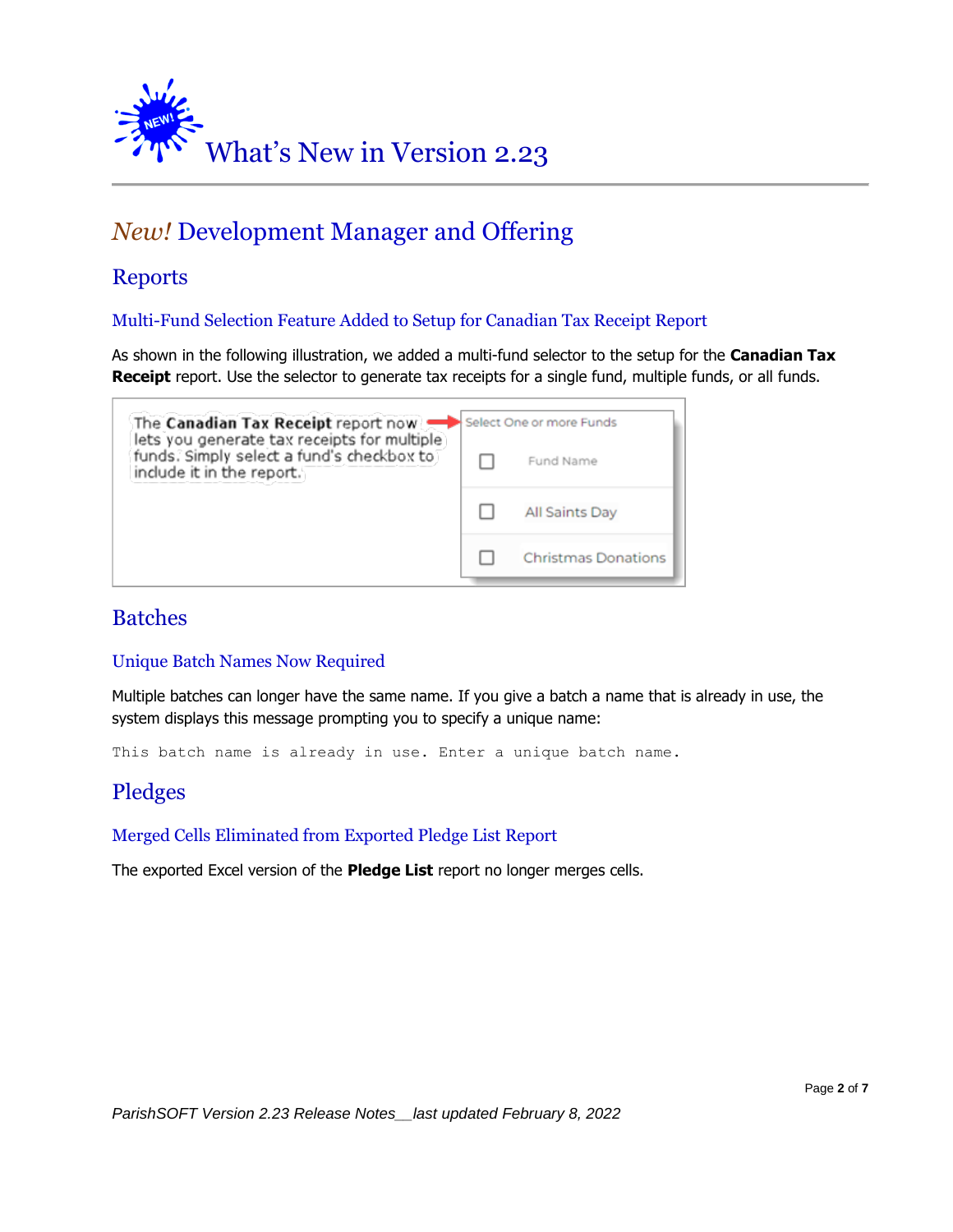## <span id="page-2-0"></span>*New!* Development Manager Only

## <span id="page-2-1"></span>Imports

#### Clarified Error Messages for Lockbox Imports

We updated the text of error messages you might encounter when processing contributions through a lockbox import. The updated messages provide clearer and more specific information to help you understand and resolve issues faster.

## <span id="page-2-2"></span>*New!* Offering Only

## <span id="page-2-3"></span>**Reports**

#### Pledge Details Report Now Organizes Content in a Two-Column Format

The **Pledge Details** report now uses a two-column format to display contribution details. Within a column, contributions are listed in date order (from most to least recent). The new layout saves space and reduces paper waste when the report is printed.

#### Date Range Filter Added to Contribution Summary by Fund Report

The **Contribution Summary by Fund** report now features a date range filter. This filter lets you create custom date ranges so you can view fund totals for any time period that is meaningful to you.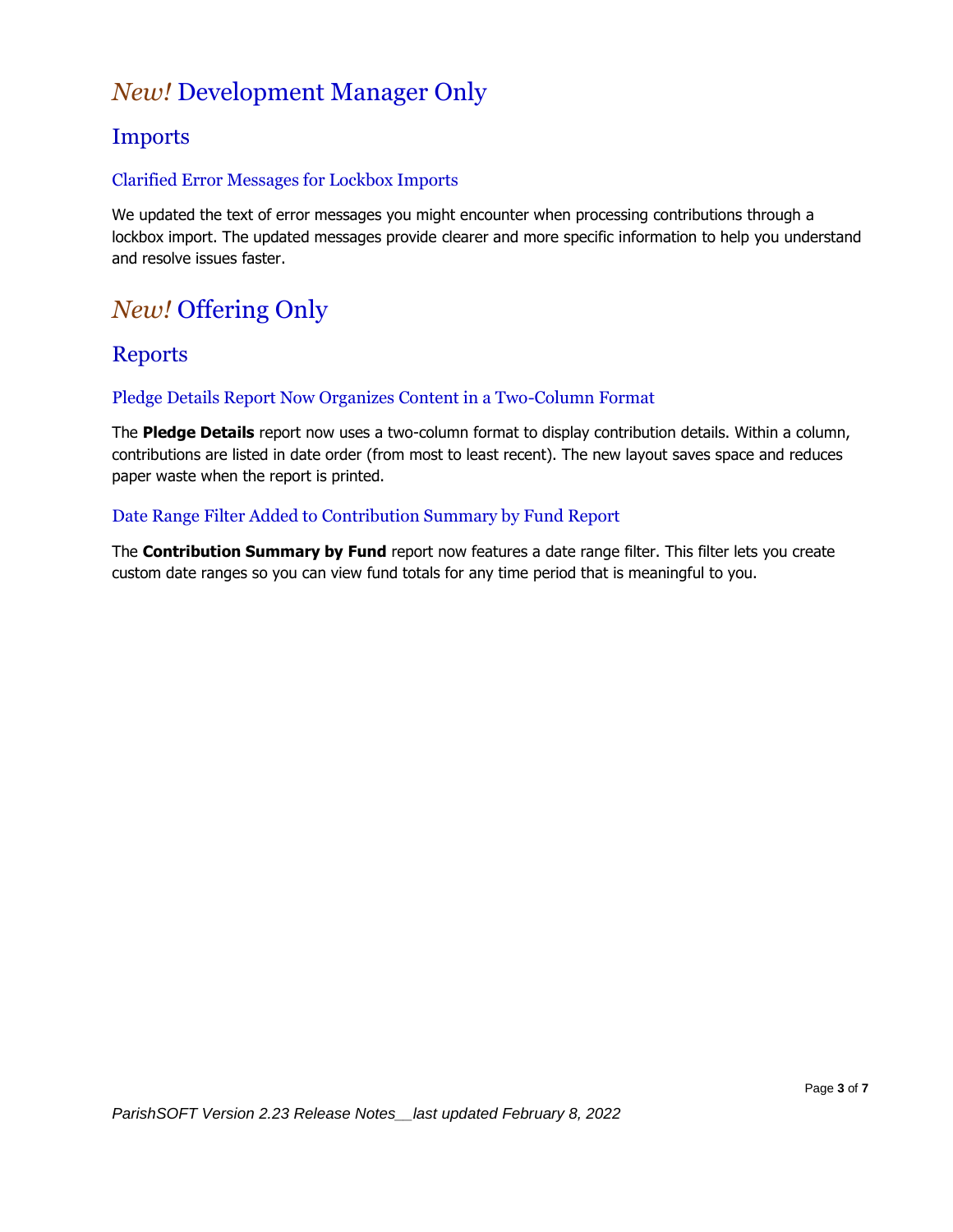## <span id="page-3-1"></span><span id="page-3-0"></span>*Fixed!* Development Manager and Offering

## <span id="page-3-2"></span>Reports

#### Fixed: Canadian Tax Receipts Sometimes Shows Wrong Year for Received Donations

Previously, Canadian tax receipts sometimes showed the current year in the **For Donations Received in** field instead of the year defined by the **End Date** specified in the report setup. We fixed this issue. Tax receipts now show the correct year for received donations.

## <span id="page-3-3"></span>Batches

#### Fixed: No Error Message Displayed for Delete Contribution Error

Previously if a validation error occurred when the user tried to delete a contribution from a batch, the system displayed no message to notify the user. We fixed this issue. If an error is experienced, the system now displays an error message.

#### Fixed: Pledge Pop-Up Window for Members Displays But Shows No Pledges

Previously on the **Batches** > **Postings** page, clicking the handshake icon **Sum** opened the member's pledge window, but member pledges were missing. This issue was resolved.

#### Fixed: Multi-Edit Changes Made to Contributions Not Showing After a Save

Previously, after the user successfully saved multi-edit changes to contributions in a batch, the records in the batch contribution list did not display the changes. We fixed this issue.

#### Fixed: Cannot Delete Batches Whose Status Was Changed to Review

Previously, the user experienced an error when trying to delete a batch whose status had been changed using the **Batch Bulk Change Status** tool (accessed by clicking this toolbar button on the **Batches** page: ). We fixed this issue.

## <span id="page-3-4"></span>Pledges

#### Fixed: Edit Contributions Window Shows Both Family and Member Contributions

Previously in **Pledge Details**, the **Edit Contributions** window showed contribution details for both family and member pledges when it should have shown details only for the type of pledge (family or member) the user selected to edit. We fixed this issue. The window now shows only the contributions associated with the type of pledge the user selected to edit.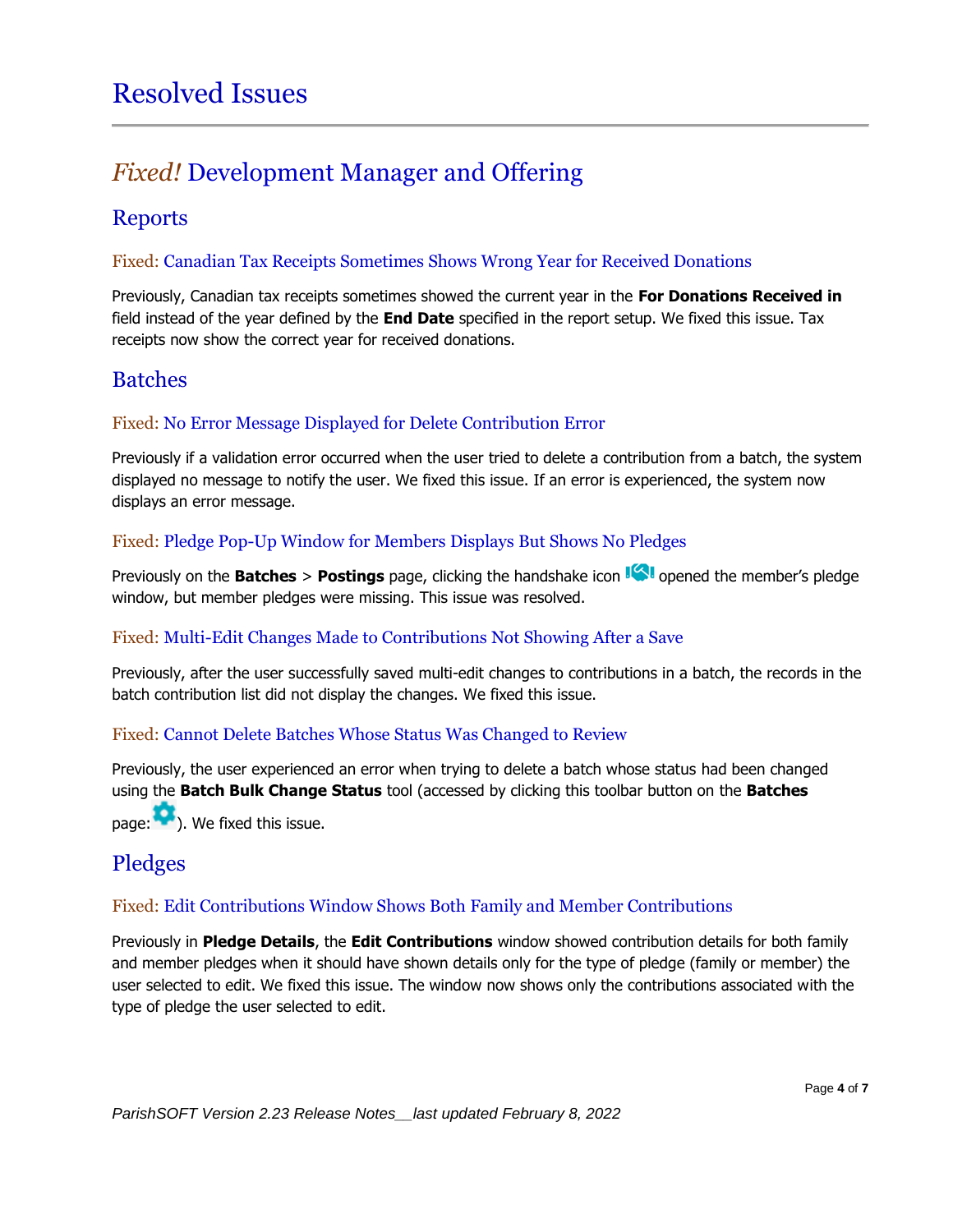## <span id="page-4-0"></span>**Contributions**

#### Fixed: Pledge Pop-Up Window for Add Contributions Missing Member Pledges

Previously during the add contribution process, clicking the handshake icon  $\mathbb{I}$  opened a pop-up window that listed pledges posted to the family only. We fixed this issue. The pop-up window now includes both family and member pledges.

## <span id="page-4-1"></span>*Fixed!* Development Manager Only

### <span id="page-4-2"></span>Reports

Fixed: Appeal Progress Report Shows Incorrect Goal, Pledge, and Contribution Amounts

Previously in the **Appeals Progress** report, goal, pledge, and contribution counts were incorrect. We fixed this issue.

### <span id="page-4-3"></span>Imports

#### Fixed: System Allows Contribution Imports to Pledges Owned by Other Organizations

Previously, the system allowed the user to import contributions linked to pledges belonging to other organizations. We fixed this issue. The import process now checks the **PledgeID** on each contribution in the lockbox file. If a different organization owns the pledge, the import is blocked with this message:

Pledge belongs to a different organization

### <span id="page-4-4"></span>Batches

#### 79997 Fixed: OBO Dropdown List Includes Parishes with No Goals

In batch posting for pledges, we fixed the issue that caused the OBO dropdown list to incorrectly include organizations with no goals when the **Only organizations with goals** option enabled.

When the **Only include organizations with goals** is enabled, the system uses the following criteria to select the default OBO organization:

- If the organization of registration has a goal, it is the default selection.
- If the organization or registration does not have a goal, the default selection is the diocese.
- If the pledging family is not registered to any organization, the default selection is the diocese.

## <span id="page-4-5"></span>Pledges

#### Fixed: User's Selection in OBO Dropdown for Sustaining Gifts Sometimes Loses Focus

Users reported that when selecting an organization from the OBO dropdown list in a sustaining gift record, the selection sometimes lost focus and was no longer visible. We fixed this issue.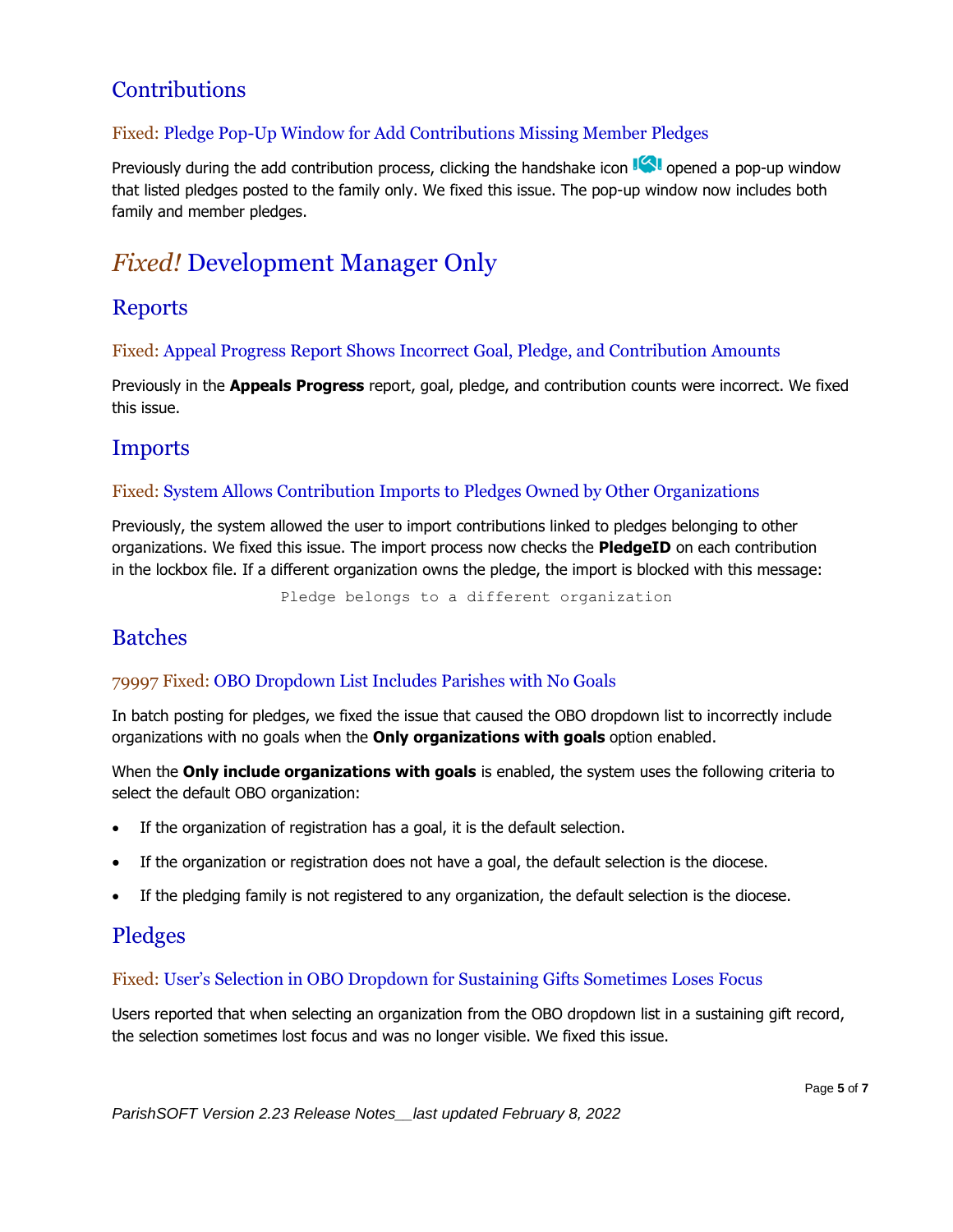## <span id="page-5-0"></span>*Fixed!* Offering Only

## <span id="page-5-1"></span>Reports

#### Fixed: Sort Direction Selector in the Contribution Details Report Not Working

We fixed the issue that caused the **Sort Direction** selector in the setup for the **Contribution Details** report from working as expected, which prevented users from being able to change the order in which contributions were displayed.

## <span id="page-5-2"></span>Pledges

#### Fixed: Member Pledge Payments Sometimes Posted to Family Pledge

Previously if a family and one of its members had a pledge to the same fund, the system incorrectly posted payments entered for the member's pledge to the family's pledge. We fixed this issue. The system now posts a member's payment to their pledge.